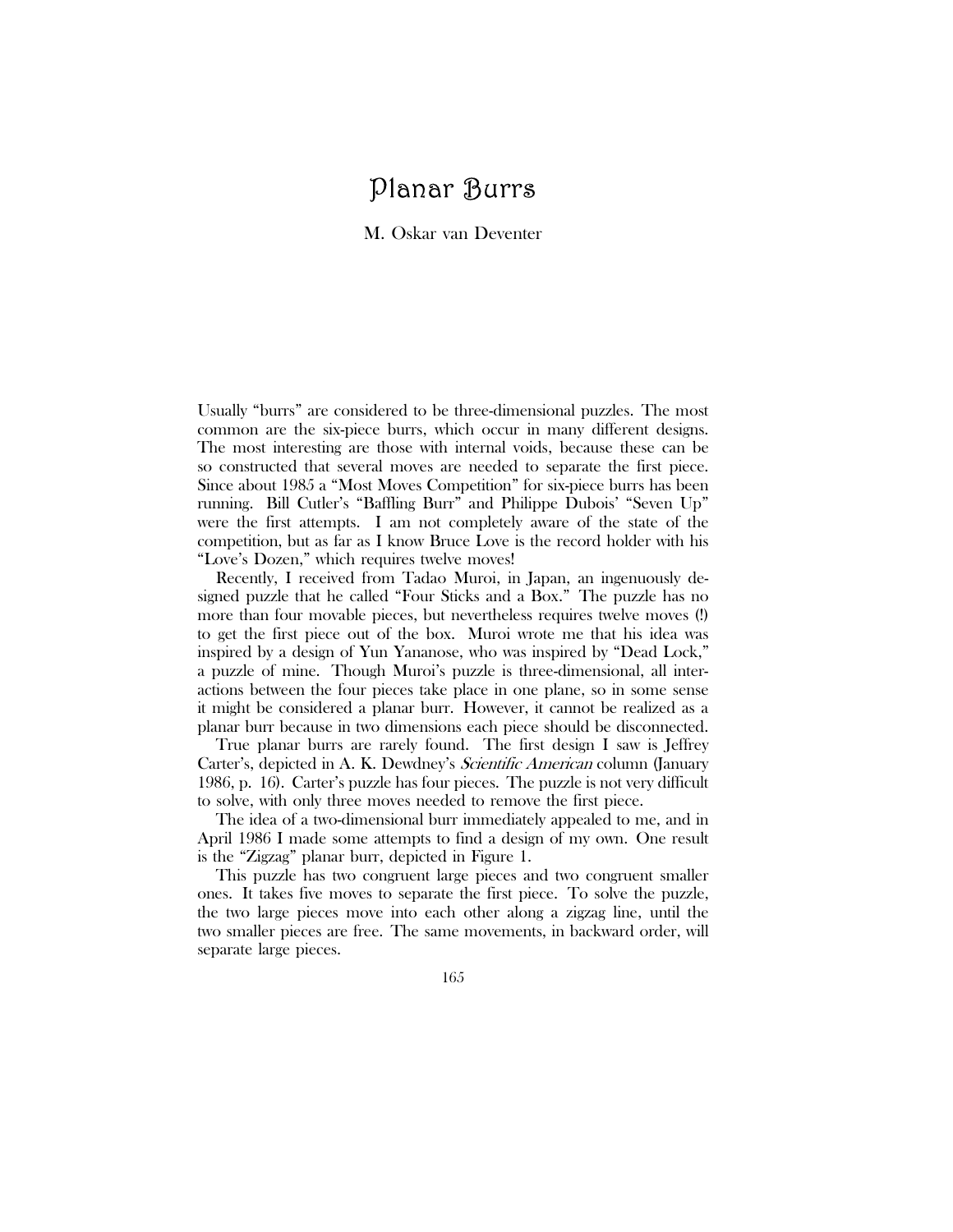

**Figure 1.** Zigzag.

Some months ago, particularly inspired by Muroi's "Four Sticks" (so closing the circle of mutual inspiration), I took up the challenge again and succeeded in finding a new design of a planar burr, which I have called "Nine and One-Half Moves."

This is is a true two-dimensional burr of only *three* pieces and it needs no less than nine and one-half moves to separate one piece from the other two. The three pieces of the puzzle form a square with internal voids.



**Figure 2.** Nine and One-Half Moves.